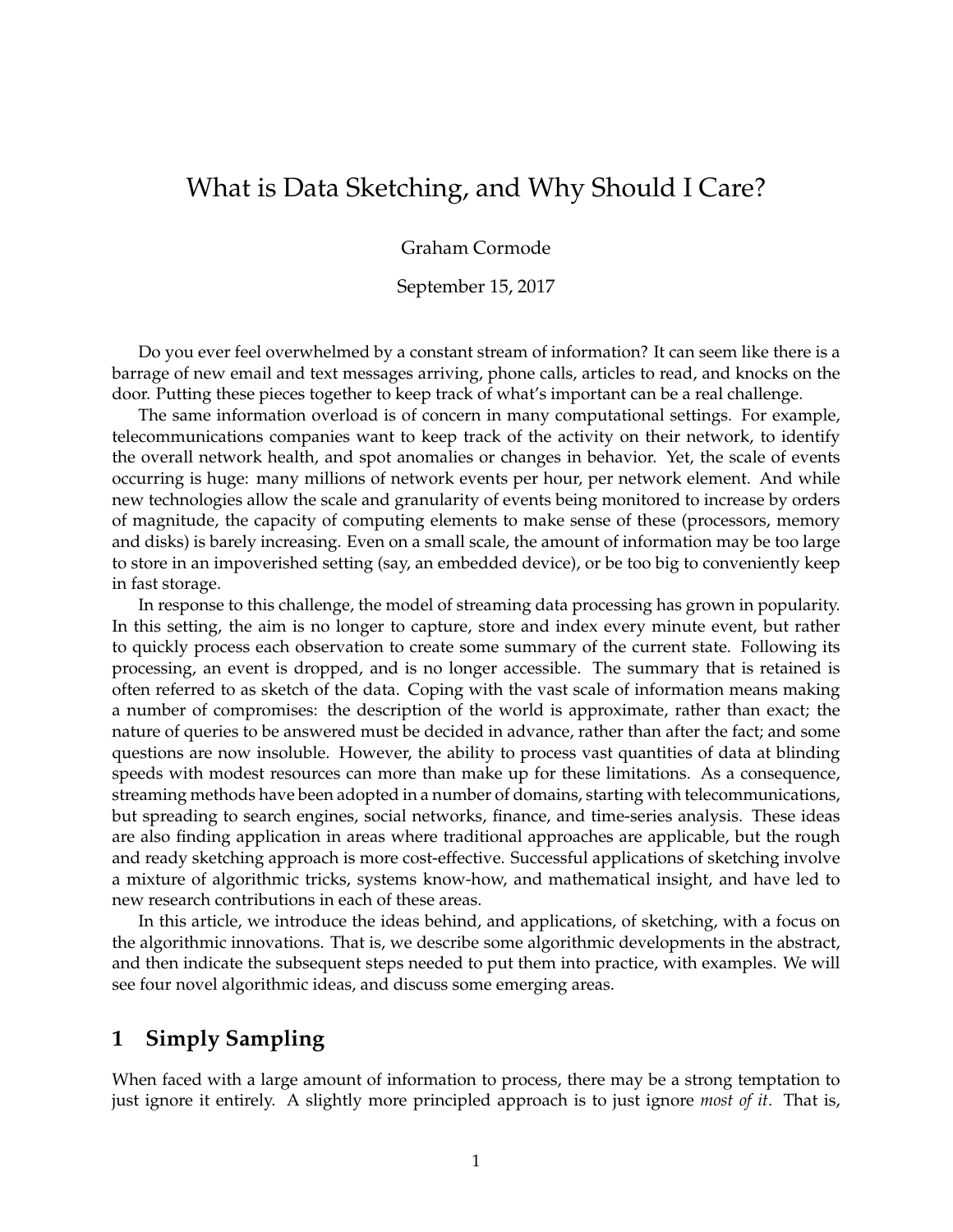take a small number of examples from the full data set, perform the computation on this subset, and then try to extrapolate to the full data. This puts us in the realm of sampling: to give a good estimation, we should ensure that the examples picked are randomly chosen. There are a huge number of variations of sampling that have been described, but here we'll discuss the most basic, uniform random sampling. Suppose we have a large collection of customer records. Randomly picking out a small number of records gives our sample. Then, various questions can be answered accurately by only looking at the sample: for example, we can estimate what fraction of customers live in a certain city, or have bought a certain product.

**The Method.** To flesh this out, we need to fill in a few gaps. Firstly, how big should the sample be to give good answers? Using standard statistical results, for questions like those in the customer records example, the standard error of a sample of size s is proportional to  $\frac{1}{\sqrt{2}}$  $\frac{1}{s}$ . Roughly speaking, this means that if we estimate a proportion from the sample, we should expect the error to look like  $\pm \frac{1}{\sqrt{2}}$  $\frac{1}{s}$ . So, if we take a subset of 1000 voters, and look at their voting intention, we have an opinion poll whose error is approximately 3%. We have high confidence (but not certainty) that the true answer is within 3% of the result on the sample, assuming that the sample was drawn randomly, and the participants responded honestly. Increasing the size of the sample causes the error to decrease in a predictable, albeit expensive, way: if we want to reduce the margin of error of an opinion poll to 0.3%, we need to contact 100,000 voters.

Secondly, how should we draw the sample? Simply taking the first s records is not guaranteed to be random: there may be clustering through the data. We need to ensure that every record has an equal chance of being included in the sample. This can be achieved by using standard random number generators to pick which records to include in the sample. A common trick is to attach a random number to each record, then sort the data based on this random tag, and take the first s records in the sorted order. This works fine, so long as sorting the full data is not too costly.

Last, how do we maintain the sample as new items are arriving? A simple approach is to pick every record with probability  $p$ , for some chosen value of  $p$ . When a new record comes, we pick a random fraction between 0 and 1, and if it is smaller than  $p$ , we put the record in the sample. The problem with this approach is that we do not know what  $p$  should be in advance. For the analysis above, we want a fixed sample size  $s$ , and using a fixed sampling rate  $p$  means we have too few elements initially, but then too many as more records arrive. Presented this way, the question has the appearance of an algorithmic puzzle, and indeed this was a common question in technical interviews for many years. One can come up with clever solutions that incrementally adjust  $p$ as new records arrive. A simple and elegant way to maintain a sample is to adapt the idea of random tags. Attach to each record a random tag, and define the sample to be the s records with the smallest tag values. As new records arrive, we can use the tag values decide whether to add the new record to the sample (and to remove an old item to keep the sample size fixed at s).

**Discussion and Applications.** Sampling methods are so ubiquitous that many examples can be given. One simple case is within database systems: it is common for the database management system to keep a sample of large relations for the purpose of query planning: when determining how to execute a query, evaluating different strategies gives an estimate of how much data reduction there may be at each step, with some uncertainty of course. Another example arrives in data integration and linkage, when a subproblem is to test whether two columns from separate tables can relate to the same set of entities. Comparing the columns in full can be time consuming, espectially when we want to test all pairs of columns for compatibility. Comparing a small sample is often enough to determine whther the columns have any chance of relating to the same entities.

Entire books have been written on the theory and practice of sampling, particularly around sampling schemes which try to preferentially sample the more important elements, to reduce the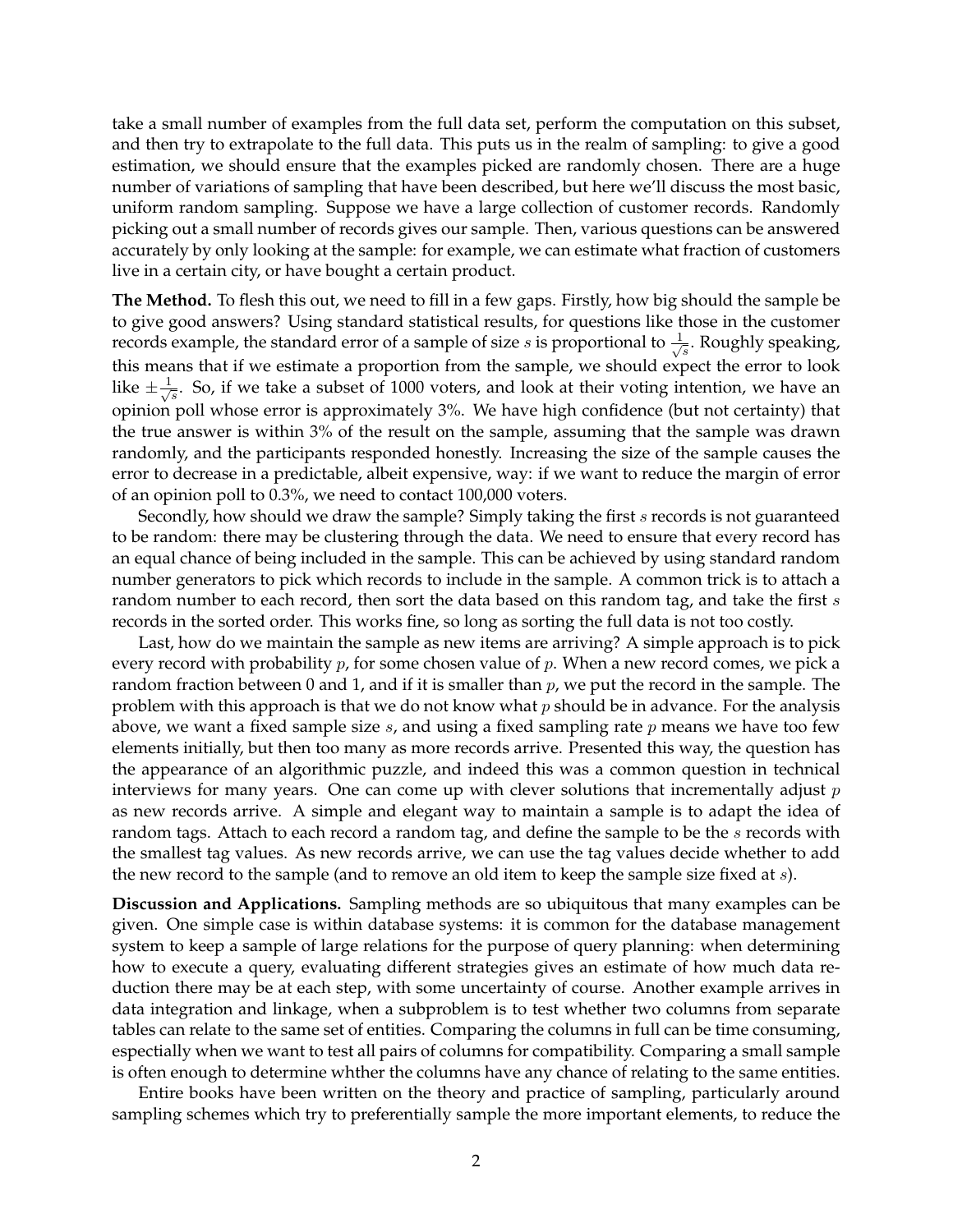error in estimating from the sample. A good recent survey with a computational perspective is given by Jermaine [11].

Given the simplicity and generality of sampling, why would we need any other method to summarize data? It turns out that there are some questions that sampling is not well-suited for. Any question that requires detailed knowledge of individual records in the data cannot be answered by sampling. For example, if we wanted to know whether one specific individual is amongst our customers, then a sample will leave us uncertain. If that customer is not in the sample, we do not know whether it is because they are not in the data, or because they did not happen to be sampled. Questions like this ultimately need all the presence information to be recorded, and are answered by highly compact encodings such as the Bloom Filter (described next).

A more complex example is when the question involves determining the cardinality of quantities: we might ask, in a data set that has many different values, how many distinct values are there of a certain type? For example, we might want to know how many distinct surnames there are in our customer data set. Using a sample does not tell us much about this information. Let's say that in a sample of size a thousand out of a million records, we see that 900 of the surnames in the sample occur just once among the sampled names. What can we conclude about the popularity of these names in the rest of the dataset? It might be that almost every other name in the full data is also unique. Or it might be that each of the unique names in our sample reoccurs tens or hundreds of times in the remainder of the data. From the sampled information, we have no way to distinguish these two cases, which leads to huge confidence intervals on these kind of statistics. Tracking information about cardinalities, and omitting duplicates, is addressed by techniques like Hyperloglog, discussed below.

Last, there are quantities that samples can estimate, but for which better special purpose sketches exist. Recall that the standard error of a sample of size  $s$  is  $1/\sqrt{s}$ . For problems like estimating the frequency of a particular attribute (such as city of residence), we can build a sketch of size s so that the error it guarantees is proportional to  $1/s$ . This is considerably stronger than the sampling guarantee, and only improves as we increase more space s to the sketching. The Count-Min sketch described below has this property. A limitation is that we need to specify the attribute of interest in advance of setting up the sketch, while a sample allows us to evaluate a query for any attribute that is recorded of the sampled items.

Because of its flexibility, sampling is a powerful and natural way to build a sketch of a large data set. There are many different approaches to sampling which aim to get the most out of the sample, or to target different types of query that the sample may be used to answer [11]. Next, we give more information about less flexible methods which address some of the limitations identified above of sampling.

### **2 Summarizing Sets with Bloom Filters**

The Bloom filter is a compact data structure that summarizes a set of items. Any computer science data structures class is littered with examples of "dictionary" data structures, such as arrays, linked lists, hash tables and many esoteric variants of balanced tree structures. These common feature of these structures is that they can all answer "membership questions" of the form "is a certain item stored in the structure or not?". The Bloom filter can also respond to such membership questions. However, the answers given by the structure are either "the item has definitely not been stored" or "the item has *probably* been stored". This introduction of uncertainty over the state of an item (we might think of it as introducing potential false positives) allows the filter to to use an amount of space that is much smaller than its exact relatives. The filter also does not allow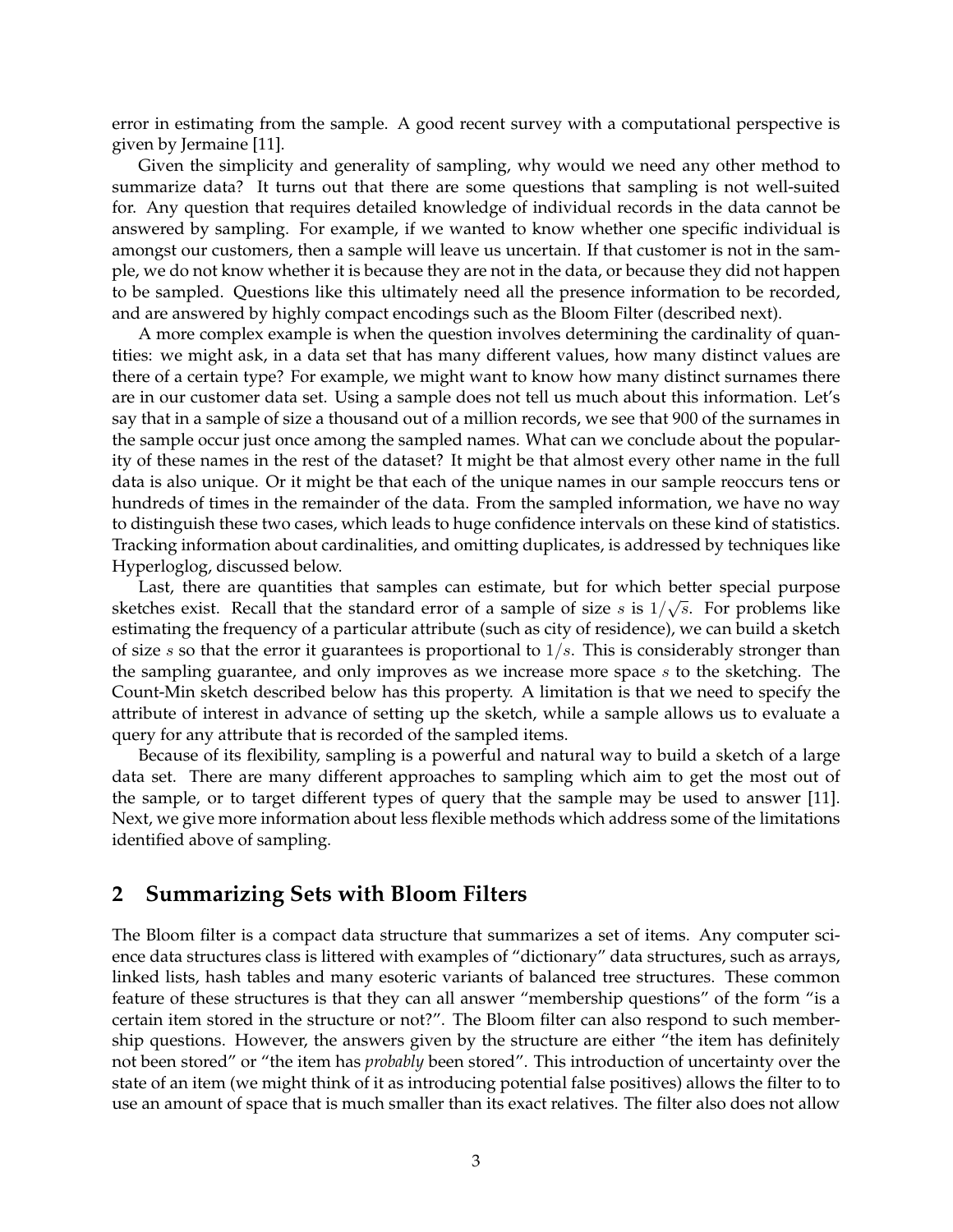us to list the items that have been placed into it – instead, we can only pose membership questions for specific items.

**The Method.** To understand the filter, it is helpful to think of a simple exact solution to the membership problem. Suppose we want to keep track of which of a million possible items we have seen, and each one is helpfully labeled with its id number (an integer between one and a million). Then we can keep an array of a million bits, initialized to all zeros. Every time we see an item  $i$ , we just set the *i*th bit in the array to 1. A look-up query for item  $j$  is correspondingly straightforward: just see whether bit  $j$  is a 1 or a 0. The structure is very compact: 125KB will suffice, if we pack the bits into memory.

However, real data is rarely this nicely structured. In general, we might have a much larger set of possible inputs – think again of the names of customers, where there are a huge number of possible name strings. Nevertheless, we can adapt our bit array approach if we borrow from a different dictionary structure. We can imagine that the bit array is a hash table: we will use a hash function  $h$  to map from the space of inputs onto the range of indices for our table. That is, given input *i*, we now set bit  $h(i)$  to 1. Of course, now we have to worry about hash collisions. That is, multiple entries might map onto the same bit. In a traditional hash table, we can handle this, as we can keep information about the entries in the table. However, if we stick to our guns and only keep the bits in the bit array we will get false positives: if we look up item  $i$ , it may be that entry  $h(i)$  is set to 1, but *i* has not been seen; instead there is some item *j* that was seen, where  $h(i) = h(j).$ 

Can we fix this while sticking to a bit array? Not entirely, but we can make it less likely. Rather than just hashing each item  $i$  once, with a single hash function, we can use a collection of  $k$  hash functions  $h_1, h_2, \ldots, h_k$ , and map i with each them in turn. We set all the bits corresponding to  $h_1(i)$ ,  $h_2(i)$  . . .  $h_k(i)$  to one. Now to test membership of j, we check that all the entries it is hashed to, and say 'no' if any of them are zero.

There's clearly a tradeoff here: initially, adding extra hash functions reduces the chances of a false positive as more things need to "go wrong" for an incorrect answer to be given. However, as more and more hash functions are added, the bit array gets fuller and fuller of 1 values, and so we are more likely to see collisions. This tradeoff can be analyzed mathematically, and the sweet spot found that minimizes the chance of a false positive. The analysis works by assuming that the hash functions look completely random (which is a reasonable assumption in practice), and looks at the chance that an arbitrary element not in the set is reported as present.

If there are *n* distinct items being stored in a Bloom filter of size  $m$ , and  $k$  hash functions used, then the chance of an membership query which should receive a negative answer yielding a false positive is approximately  $1 - \exp(k \ln(1 - \exp(-kn/m)))$  (see [4] for the derivation of this expression). While extensive study of this expression may not be rewarding in the short term, some simple analysis shows that this rate is minimized by picking  $k = (m/n) \ln 2$ . This corresponds to the case when about half the bits in the filter are 1 and half are 0. For this to work, we should choose the number of bits in the filter to be some multiple of the number of items that we expect to store in it. A common setting is to set  $m = 10n$  and  $k = 7$ , which means a false positive rate of below 1%. Note that there is no magic here to compress data beyond information theoretic limits: under these parameters, the Bloom filter uses about 10 bits per item, and must use space proportional to the number of different items stored. This is a modest saving when representing integer values, but is a considerable benefit when the items stored have large descriptions – say, arbitrary strings such as URLs. Storing these in a traditional structure such as a hash table or balanced search tree would consume tens or hundreds of bytes per item. A simple example is shown in Figure 1.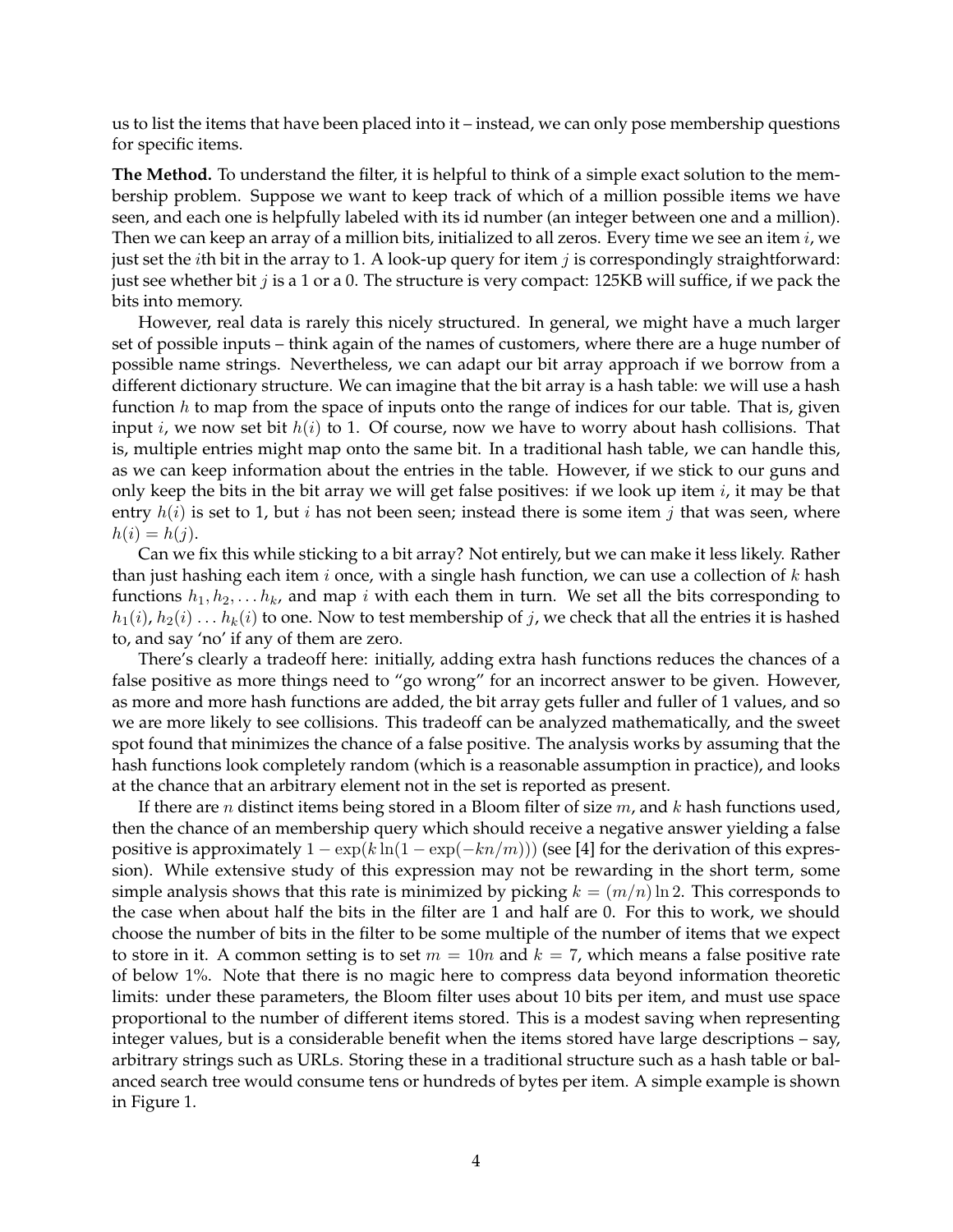

An item *i* is mapped by  $k = 3$  hash functions to a filter of size  $m = 12$ , and these entries are set to 1.

Figure 1: Bloom Filter with  $k = 3$ ,  $m = 12$ 

**Discussion and Applications.** The possibility of false positives needs to be handled carefully. Bloom filters are at their most attractive when the consequence of a false positive is not the introduction of an error in a computation, but rather when it causes some additional work that does not adversely impact the overall performance of the system. A good example comes in the context of browsing the web. It is now common for web browsers to warn users if they are attempting to visit a site which is known to host malware. This is done by checking the URL against a database of "bad" URLs. The database is large enough, and URLs are long enough, that keeping the full database as part of the browser would be unwieldy, especially on mobile devices. Instead, we can include a Bloom filter encoding of the database with the browser, and check each URL visited against this. The consequence of a false positive is that the browser may believe that an innocent site is on the bad list. To handle this, the browser can contact the database authority, and check whether the full URL is on the list. Hence, false positives are removed, at the cost of a remote database look-up. Now notice the effect of the Bloom filter: it gives the all-clear to most URLs, and incurs a slight delay for a small fraction (or when a bad URL is visited). It is preferable to the solution of a copy of the database with the browser, and to doing a remote look-up for every URL visited. Browsers such as Chrome and Firefox adopt this concept. Current versions of Chrome use a variation of the Bloom filter based on more directly encoding a list of hashed URLs, since the local copy does not have to be updated dynamically, and so more space can be saved this way.

The Bloom filter is approaching its half-century. It was introduced in 1970 as a compact way of storing a dictionary, when space was really at a premium [3]. As computer memory increased in size, it seemed that the filter was no longer needed. However, along with the rapid growth of the Web, a host of applications for the filter have been found since around the turn of the century [4]. Many of the applications have the flavor of the above example: the filter gives a fast answer to look-up queries, and positive answers may be double-checked in an authoritative reference. Bloom filters have been widely used to avoid storing unpopular items in caches. This enforces the rule that an item is only added to the cache if it has been seen once before. The Bloom filter is used to compactly represent the set of items that have been seen. The consequence of a false positive is that a small fraction of rare items might also be stored in the cache, contradicting the letter of the rule. Many large distributed databases (Google's BigTable, Apache's Cassandra and HBase) use Bloom filters as indexes on distributed chunks of data. They use the filter to keep track of which rows or columns of the database are stored on disk, and avoid a (costly) disk access for non-existent attributes.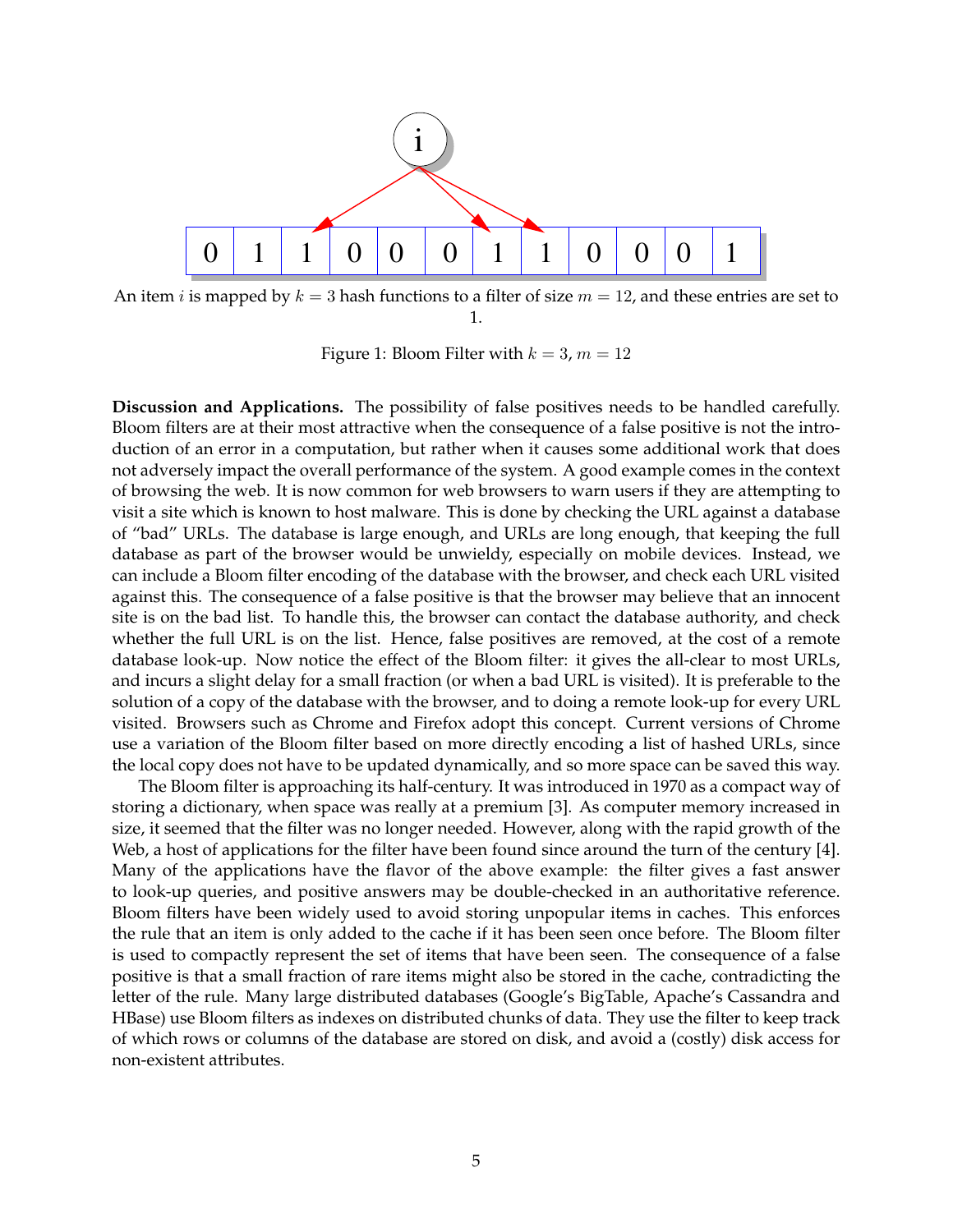### **3 Counting with Count-Min sketch**

Perhaps the canonical data summarization problem is the most trivial: to count the number of items of a certain type that have been observed, we do not need to retain each item. Instead, a simple counter suffices, incremented with each observation. The counter has to be of sufficient bit-depth in order to cope with the magnitude of events observed. When the number of events gets truly huge, ideas such as Morris' approximate counter can be used to provide an approximate counter in fewer bits [12] (another example of a sketch).

When there are different types of item, and we want to count each type, then the natural approach is to allocate a counter for each item. However, when the number of item types grows huge, then we encounter difficulties. It may not be practical to allocate a counter for each item type. Even if it is, when the number of counters exceeds the capacity of fast memory, then the time cost of incrementing the relevant counter may become too high. For example, a social network like Twitter may wish to track how often a tweet is viewed when it is displayed via an external website. There are billions of webpages, each of which could in principle link to one or more tweets, so allocating counters for each is infeasible and unnecessary. Instead, it is natural to look for a more compact way to encode counts of items, possibly with some tolerable loss of fidelity.

The Count-Min sketch is a data structure that allows this tradeoff to be made. It encodes a potentially massive number of item types in a small array. The guarantee is that large counts will be preserved fairly accurately, while small counts may incur greater (relative) error. This means that it is good for applications where we are interested in the head of a distribution, and less so in its tail.

**The Method.** At first glance, the sketch looks quite like a Bloom filter, as it is involves the use of an array and a set of hash functions. However, there are significant difference in the details, so we will present it afresh. The sketch is formed of an array of counters, and a set of hash functions which map items into the array. More precisely, we treat the array as a sequence of rows, and each item is mapped by the first hash function into the first row, by the second hash function into the second row, and so on (note that this is in contrast to the Bloom filter, which allows the hash functions to map onto overlapping ranges). To process an item, we map it to each row in turn via the corresponding hash function, and increment the counters to which it is mapped.

Given an item, the sketch allows its count to be estimated. This follows a similar outline to processing an update: we inspect the counter in the first row where the item was mapped by the first hash function, and the counter in the second row where it was mapped by the second hash, and so on. In each row, we find a counter that has been incremented by every occurrence of the item. However, the counter was also potentially incremented by occurrences of other items that were mapped to the same location, since we expect that there will be collisions. Given the collection of counters containing the desired count, plus noise, our best guess at the true count of the desired item is to take the smallest of these counters as our estimate.

Figure 2 shows the update process: an item  $i$  is mapped to one entry in each row  $j$  by the hash function  $h_j$ , and the update of c is added to each entry. It can also be seen as modeling the query process: a query for the same item i will result in the same set of locations being probed, and the smallest value returned as the answer.

**Discussion and Applications.** As with the Bloom filter, the sketch achieves a compact representation of the input, with a tradeoff in accuracy. Both give us some probability of an unsatisfactory answer. With a Bloom filter, the answers are binary, so we have some chance of a false positive response; with a Count-Min sketch, the answers are frequencies, so we have some chance of an inflated answer.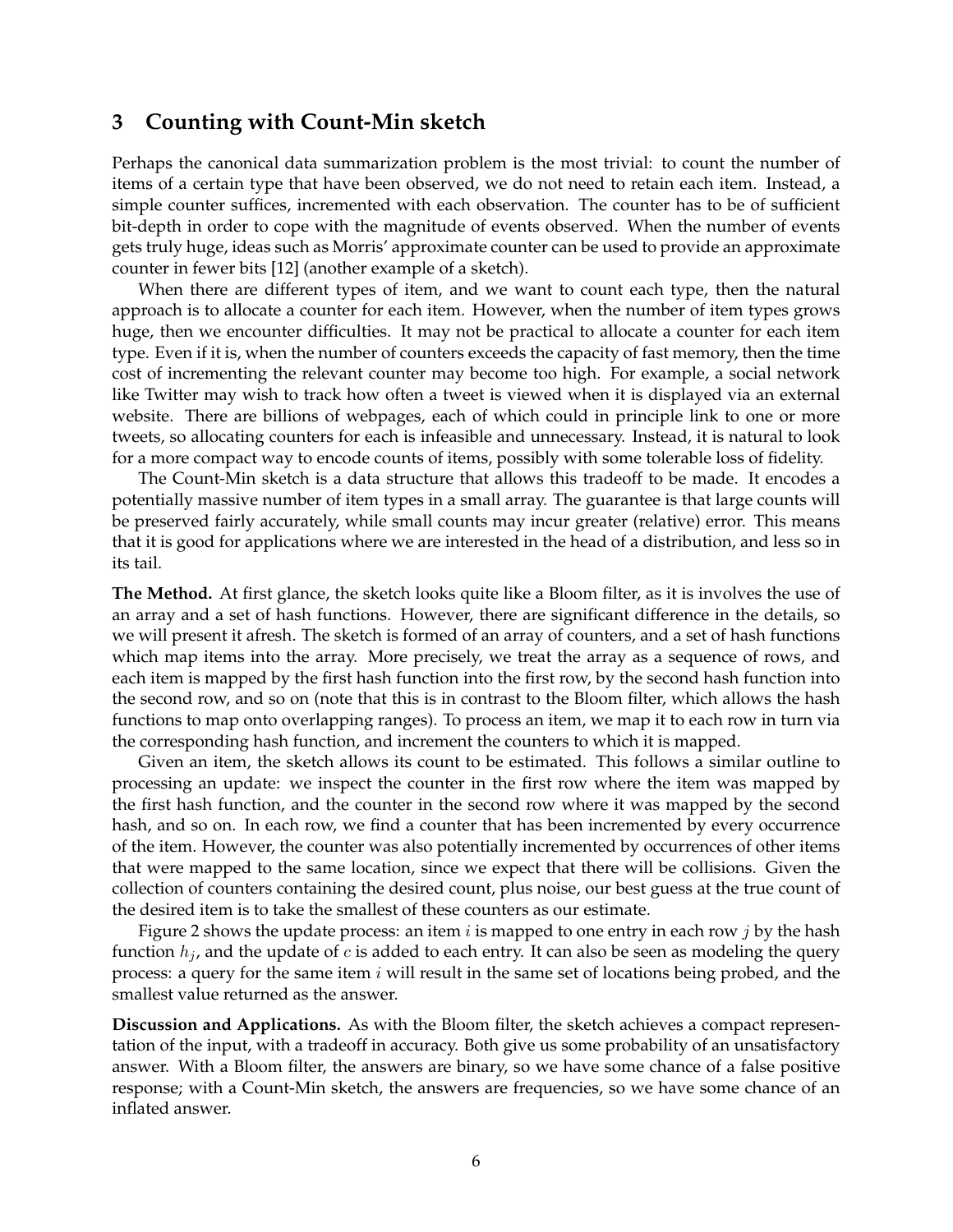

Figure 2: Count-Min sketch data structure with  $t = 9$  and  $d = 4$ 

What may be surprising at first is that the obtained estimate is very good. Mathematically, it can be shown that there is a good chance that the returned estimate is close to the correct value. The quality of the estimate depends on the number of rows in the sketch (each additional row halves the probability of giving a bad estimate), and on the number of columns (doubling the number of columns halves the scale of the noise in the estimate). These guarantees follow from the random selection of hash functions, and do not rely on any structure or pattern in the data distribution which is being summarized. That is, for a sketch of size  $s$ , the error is proportional to  $\frac{1}{s}$ . This is an improvement over the case for sampling where, as was noted above, the corresponding behavior is proportional to  $\frac{1}{\sqrt{2}}$  $\frac{1}{s}$ .

Just as Bloom filters suit best the cases where false positives can be tolerated and mitigated, Count-min sketches are best suited to when we can handle a slight inflation of frequency. This means in particular that they do not apply to cases where we might use a Bloom filter: if it matters a lot whether an item has been seen or not, then the uncertainty that the Count-Min sketch introduces will obscure this level of precision. However, the sketches are very good for tracking which items exceed a given popularity threshold. In particular, while the size of a Bloom filter must remain proportional to the size of the input it is representing, a Count-Min sketch can be much more compressive: its size can be considered as independent of the input size, and depends instead on the desired accuracy guarantee only (i.e. to achieve a target accuracy of  $\epsilon$ , we fix a sketch size of s proportional to  $1/\epsilon$  that does not vary over the course of processing data).

**Discussion and Applications.** The Twitter scenario above is a good example. Tracking the number of views that a tweet receives across each occurrence in different websites creates a large enough volume of data to be difficult to manage. Moreover, the existence of some uncertainty in this application seems acceptable: the consequences of inflating the popularity of one website for one tweet are minimal. Using a sketch for each tweet consumes only moderately more space than the tweet itself and associated metadata, and allows tracking which venues attract the most attention for the tweet. Hence, a kilobyte or so space is sufficient to track the percentage of views from different locations, with an error of less than one percentage point, say.

Since their introduction over a decade ago [7], Count-min sketches have found applications in systems which track frequency statistics, such as tracking popularity of content within different groups: say, online videos among different sets of users, or which destinations are popular for nodes within a communications network. Sketches are used in telecommunications networks, where the volumes of data passing along links are immense, and are never stored. Summarizing the network traffic distribution allows hotspots to be detected, informing network planning decisions, and allowing configuration errors and floods to be detected and debugged [6]. Since the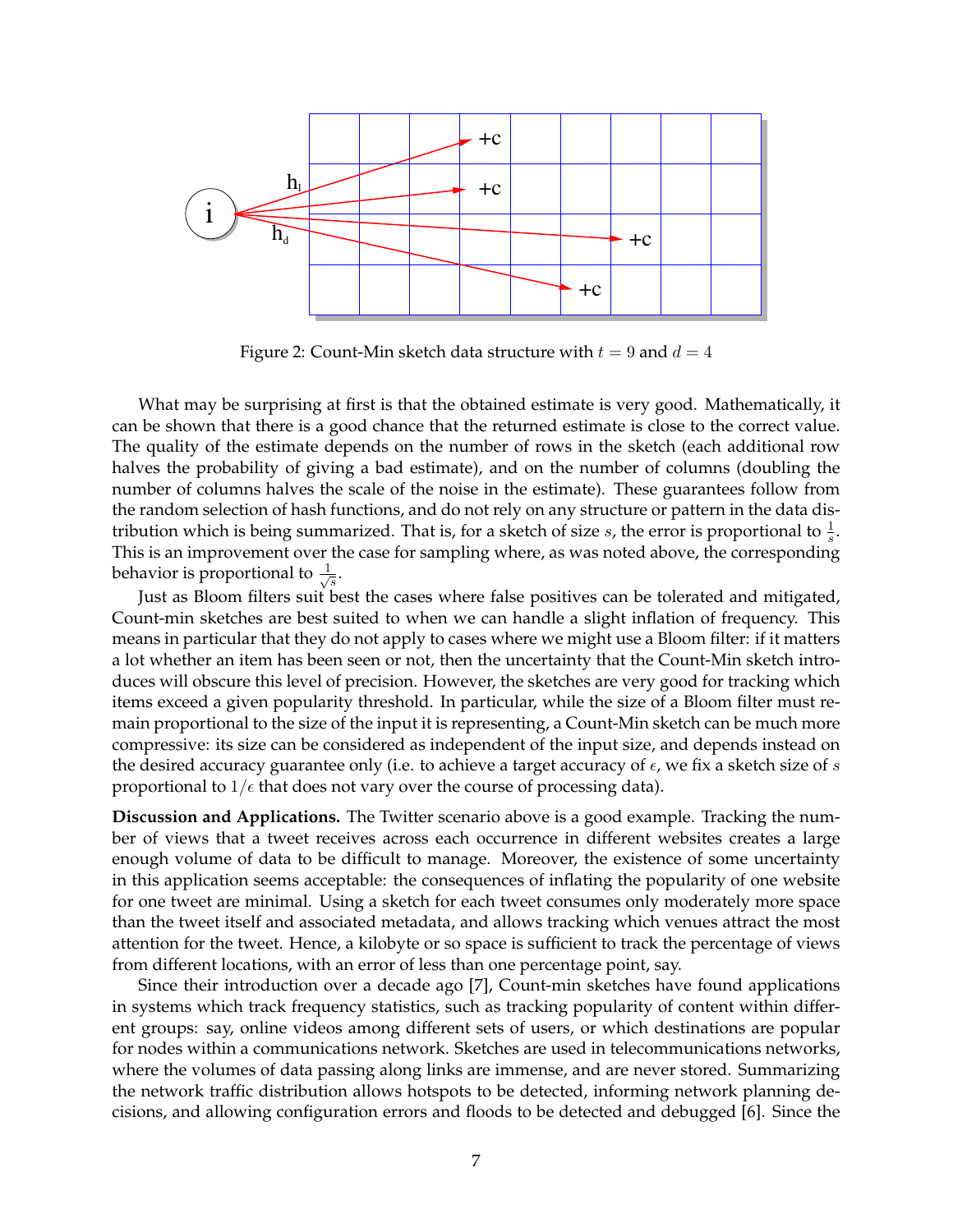sketch compactly encodes a frequency distribution, it can also be used to detect when there is a shift in popularities, as a simple example of anomaly detection.

### **4 Counting Distinct Items with Hyperloglog**

Another basic problem is to keep track of how many different items have been seen, out of a large set of possibilities. For example, a web publisher might want to track how many different people have been exposed to a particular advertisement. Here, we do not want to count the same viewer more than once. When the number of possible items is not too large, keeping a list, or a binary array is a natural solution. As the number of possible items becomes very large, the space needed by these methods grows proportional to the number of items tracked. Switching to an approximate method such as a Bloom Filter means the space remains proportional to the number of distinct items, although the constants are improved.

Could we hope to do better? Well, if we just counted the total number of items, without removing duplicates, then a simple counter suffices, using a number of bits that is proportional to the logarithm of the number of items encountered. If only we had some way to know which items were new, and count only them, then we could achieve this cost. The Hyperloglog algorithm promises something even stronger: that the cost need depend only on the logarithm of the logarithm of the quantity computed! Of course, there are some scaling constants that mean the space needed is not quite so tiny as this might suggest, but the net result is that quantities can be estimated with high precision (say, up to 1 or 2% error) with a couple of kilobytes of space.

**The Method.** The essence of the method is to use hash functions applied to item identifiers to determine how to update counters, so that duplicate items are treated identically. A Bloom Filter has a similar property: if we attempt to insert an item that is already represented within a Bloom Filter, it means that we set a number of bits to 1 that are already recording 1 values. One approach we could use is to keep a Bloom Filter, and look at the final density of 1s and 0s to estimate the number of distinct items represented (taking into account collisions under hash functions). This still requires space proportional to the number of items, and is the basis of early approaches to this problem [15]. To break this linearity, we can think of a different approach to building a binary counter. Instead of adding 1 to the counter for each item, we could instead add 1 with probability 1  $\frac{1}{2}$ , 2 with probability  $\frac{1}{4}$ , 4 with probability  $\frac{1}{8}$  and so on. This use of randomness decreases the reliability of the counter, but we can check that the expected count corresponds to the true number of items encountered. This makes more sense when we use hash functions: we apply a hash function g to each item i, with the same distribution: g maps items to j with probability  $2^{-j}$ . We can then keep a set of bits indicating which  $j$  values have been seen so far. This is the essence of the early Flajolet-Martin approach to tracking the number of distinct items [8]. Here, we need a logarithmic number of bits, as there are only this many distinct  $j$  values that we expect to see.

The Hyperloglog method (HLL) reduces the number of bits further by only retaining the highest *j* value that has been seen when applying the hash function. We might expect this to be correlated to the cardinality, although with high variation – for example, there might be only a single item seen which happens to hash to a large value. To reduce this variation, the items are partitioned into groups using a second hash function (so the same item is always placed in the same group), and information about the largest hash in each group is retained. Each group yields an estimate of the local cardinality, which are all combined to obtain an estimate of the total cardinality. A first effort would be to take the mean of the estimates, but this still allows one large estimate to skew the result; instead, the harmonic mean is used to reduce this effect. It can be shown that by hashing to s separate groups, the standard error is proportional to  $\frac{1}{\sqrt{2}}$  $\frac{1}{s}$ . A small example is shown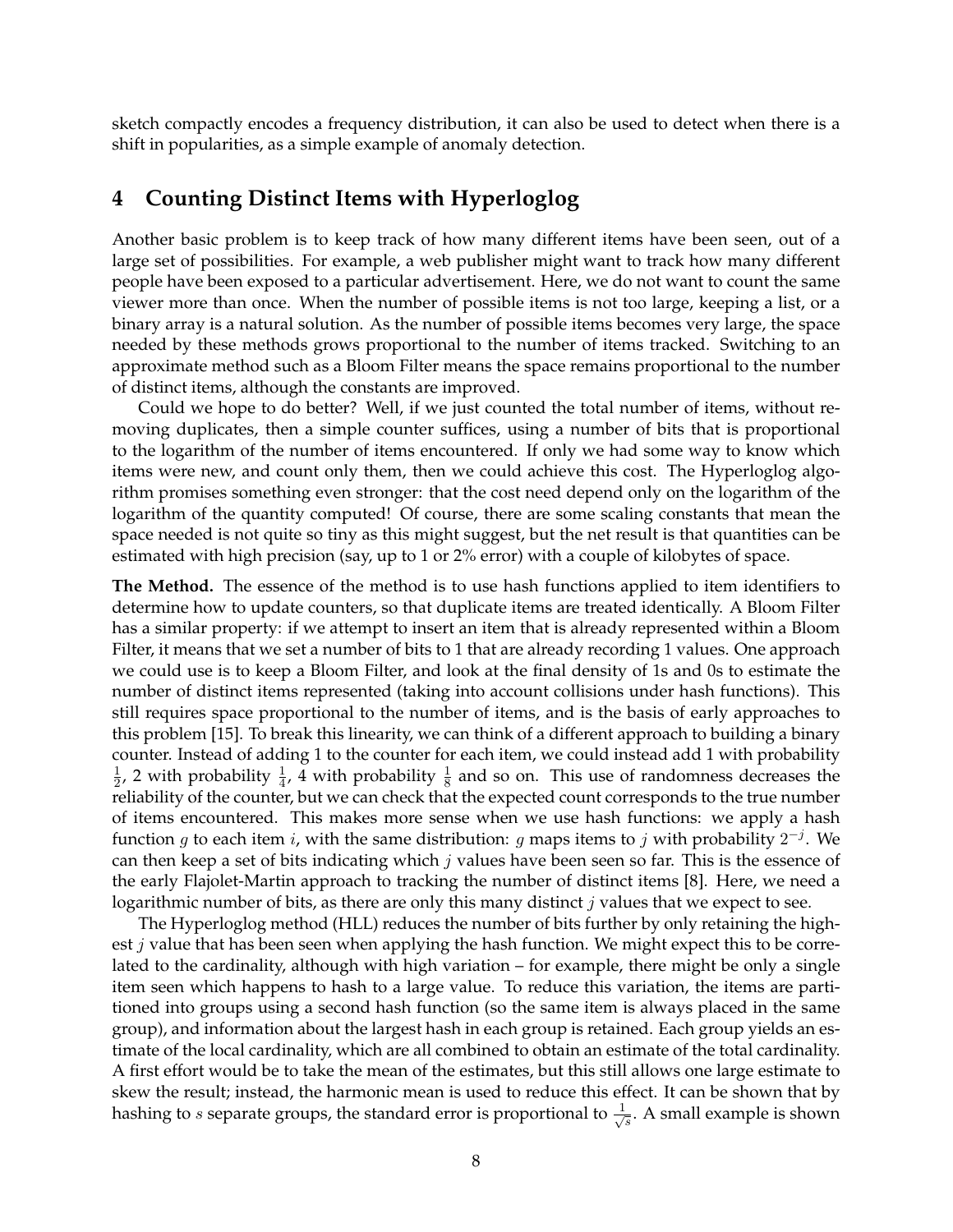We show a small example HLL sketch with  $s = 3$  groups. Consider 5 distinct items  $a, b, c, d, e$ , with the following hash values:

| h(x) |  |                                 |  |
|------|--|---------------------------------|--|
|      |  | $g(x)$ 0001 0011 1010 1101 0101 |  |

From this, we obtain the following array:

 $3 | 2 | 1 |$ 

The estimate is obtained by taking 2 to the power each of the array entries, and computing the sum of the reciprocals of these values, obtaining  $\frac{1}{8} + \frac{1}{4} + \frac{1}{2} = \frac{7}{8}$  $\frac{1}{8}$  in this case. The final estimate is made by multiplying  $\alpha_s s^2$  by the reciprocal of this sum. Here,  $\alpha_s$  is a scaling constant that depends on s.  $\alpha_3 = 0.5305$ , so we obtain 5.46 as our estimate – close to the true value of 5.

Figure 3: Example of Hyperloglog in action

in Figure 3. The analysis of the algorithm is rather technical, but the proof of the pudding is in the deployment: the algorithm has been widely adopted and applied in practice.

**Discussion and Applications.** One example of its use is in tracking the viewership of online advertising. Across many websites and different adverts, there may be trillions of view events every day. Advertisers are interested in the number of "uniques": how many different people (or rather, browsing devices) have been exposed to the content. Collecting and marshalling this data is not infeasible, but rather unwieldy, especially if it is desired to do more advanced queries (count how many uniques saw both of two particular adverts). Use of hyperloglog sketches allow this kind of query to be answered directly by combining the two sketches, rather than trawling through the full data. Sketches have been put into use for this purpose, where the small amount of uncertainty from the use of randomness is comparable to other sources of error, such as dropped data or measurement failure.

Approximate distinct counting is also widely used "behind the scenes" in web-scale systems. For example, in Google's Sawzall system, provides a variety of sketches, including count distinct, as primitives for log data analysis [13]. Google engineers have described some of the implementation modifications made to ensure high accuracy of the hyperloglog across the whole range of possible cardinalities [10]. A last interesting application of distinct counting is in the context of social network analysis. In 2016, Facebook set out to test the "six degrees of separation" claim within their social network. The Facebook friendship graph is sufficiently large (over a billion nodes and hundreds of billions of edges) that maintaining detailed information about the distribution of long range connections for each user would be infeasible. Essentially, the problem is to count, for each user, how many friends that have at distance 1, 2, 3 etc. This would be a simple graph exploration problem, but for the fact that some friends at distance 2 are reachable by multiple paths (via different mutual friends). Hence, distinct counting is used to generate accurate statistics on reachability without double counting, and to provide accurate dirstance distributions (the estimated number of degrees of separation in the facebook graph is 3.57) [2].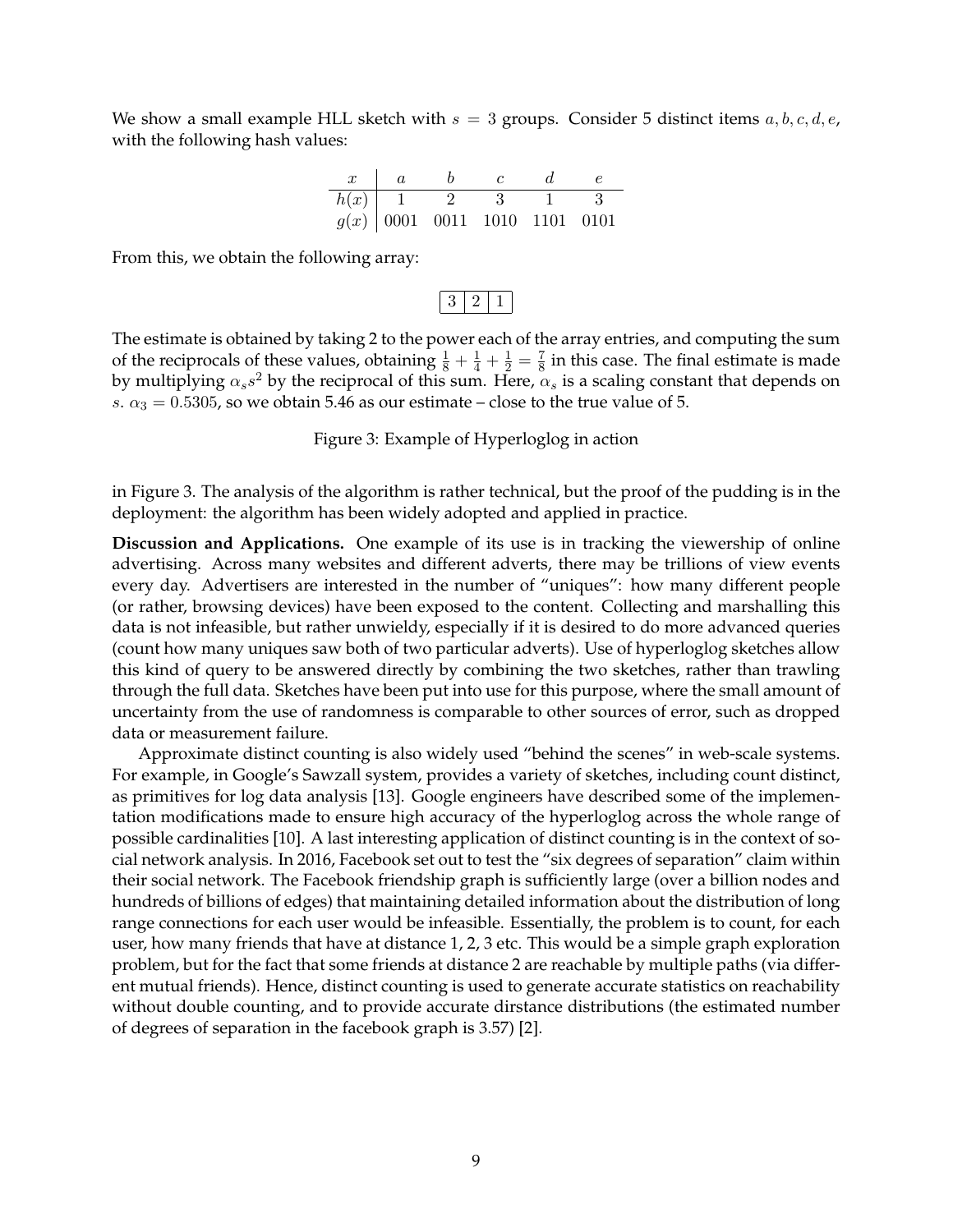## **5 Advanced Sketching**

Roughly speaking, the four examples of sketching described in this article cover most of the current practical applications of this model of data summarization. Yet, unsurprisingly, there is a large body of research into new applications and variations of these ideas. Just around the corner are a host of new techniques for data summarization which are currently on the cusp of practicality. This section mentions a few of the directions that seem most promising.

#### **5.1 Sketching for Dimensionality Reduction**

When dealing with large high-dimensional numerical data, it is common to seek to reduce the dimensionality while preserving fidelity of the data. Let's assume that the hard work of data wrangling and modeling is done, and the data can be modeled as a massive matrix, where each row is one example point, and each column encodes an attribute of the data. A common technique is to apply Principal Components Analysis (PCA) to extract a small number of 'directions' from the data. By projecting each row of data along each of these directions, we obtain a different representation of the data which captures most of the variation of the data set.

A limitation of PCA is that finding the direction represents quite a substantial amount of work. It requires finding eigenvectors of the covariance matrix, which rapidly becomes unsustainable for large matrices. The competing approach of random projections argues that rather than finding "the best" directions, it suffices to use a (slightly larger number) of random vectors. Picking a moderate number of random directions captures a comparable amount of variation, while requiring much less computation.

The random projection of each row of the data matrix can be seen as an example of a sketch of the data. But more directly, there are close connections between random projection and the sketches above. The Count-Min sketch can be viewed as a random projection of sorts; moreover, the best constructions of random projections for dimensionality reduction look a lot like Count-Min sketches with some twists (such as randomly multiplying each column of the matrix by a  $+1$ or −1 factor). This is the basis of methods for speeding up high-dimensional machine learning, such as the Hash kernels approach [14].

#### **5.2 Randomized Numerical Linear Algebra**

A grand objective for sketching is to allow arbitrary complex mathematical operations over large volumes of data to be answered approximately and quickly via sketches. While this objective appears quite a long way off, and perhaps infeasible due to some impossibility results, there are a number of core mathematical operations that can be solved using sketching ideas, that lead to the notion of "randomized numerical linear algebra". A simple example is matrix multiplication: given two large matrices  $A$  and  $B$ , we want to find their product  $AB$ . An approach using sketching is to build a dimensionality reducing sketch of each row of  $A$  and each column of  $B$ . Combining each pair of these provides an estimate for each entry of the product. Similar to other examples, small answers are not well-preserved, but large entries are accurately found. Other problems that have been tackled in this space include regression. Here the input is a high dimensional data set modeled as a matrix A and column vector  $b$ : each row of A is a data point, with the corresponding entry of  $b$  the value associated with the row. The goal is to find regression coefficients  $x$  which minimize  $||Ax - b||_2$ . An exact solution to this problem is possible, but costly in terms of time as a function of the number of rows. Instead, we can apply sketching to matrix  $A$ , and solve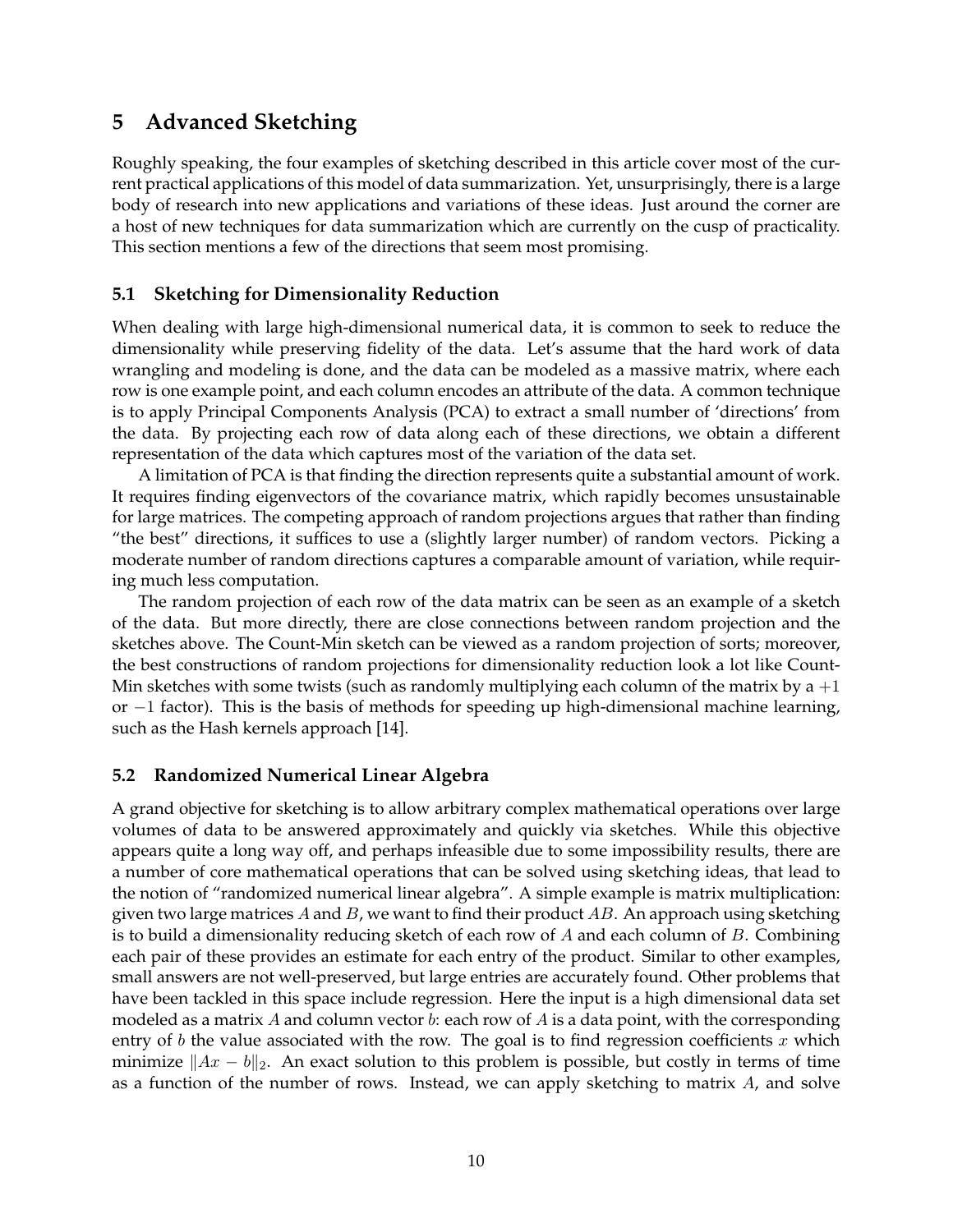the problem in the lower dimensional sketch space [5]. The monograph by Woodruff provides a comprehensive mathematical survey of the state of the art in this area [16].

#### **5.3 Rich Data: Graphs and Geometry**

The applications of sketching so far can be thought of as summarizing data that might be thought of as a high dimensional vector, or matrix. These mathematical abstractions capture a large number of situations, but there are increasingly cases where we want a richer model of data: say, to model links in a social network (best thought of as a graph), or to measure movement patterns of mobile users (best thought of as points in the plane or 3D). Sketching ideas have been applied here also.

For graphs, there are techniques to summarize the adjacency information of each node, so that connectivity and spanning tree information can be extracted [1]. These methods provide a surprising mathematical insight that much edge data can be compressed while still preserving fundamental information about the graph structure. However, these techniques have not found significant use in practice yet, perhaps due to high overheads in the encoding size.

For geometric data, there has been much interest in solving problems such as clustering [9]. The key idea for clustering is that a clustering of part of the input can capture a lot of the overall structural information, and by merging clusters together ("clustering clusters") we still retain a good picture of the overall point density distribution.

### **6 Why should I care?**

The aim of this article has been to introduce a selection of recent techniques that provide approximate answers to some general questions that often occur in data analysis and manipulation. In all cases, there are simple alternative approaches which provide exact answers, at the expense of keeping complete information. However, the examples shown have illustrated that there are many cases where the approximate approach can be faster and more space-efficient. The use of these methods is growing – it is sometimes claimed that Bloom Filters are one of the core technologies that "big data experts" must know. At the very least, it is important to be aware of sketching techniques to test claims that solving a problem a certain way is the only option – often, there are fast approximate sketch-based techniques that provide a different tradeoff.

#### **Acknowledgements**

I thank S. Muthukrishnan and Peter Bailis for advice and encouragement in preparing this article.

The work of GC is supported in part by European Research Council grant ERC-2014-CoG 647557, The Alan Turing Institute under the EPSRC grant EP/N510129/1, Jaguar Land Rover under the EPSRC grant EP/N012380/1, and a Royal Society Wolfson Research Merit Award.

### **References**

- [1] Kook Jin Ahn, Sudipto Guha, and Andrew McGregor. Analyzing graph structure via linear measurements. In *ACM-SIAM Symposium on Discrete Algorithms*, 2012.
- [2] Smriti Bhagat, Moira Burke, Carlos Diuk, Ismail Onur Filiz, and Sergey Edunov. Three and a half degrees of separation. https://research.fb.com/ three-and-a-half-degrees-of-separation/, February 2016.